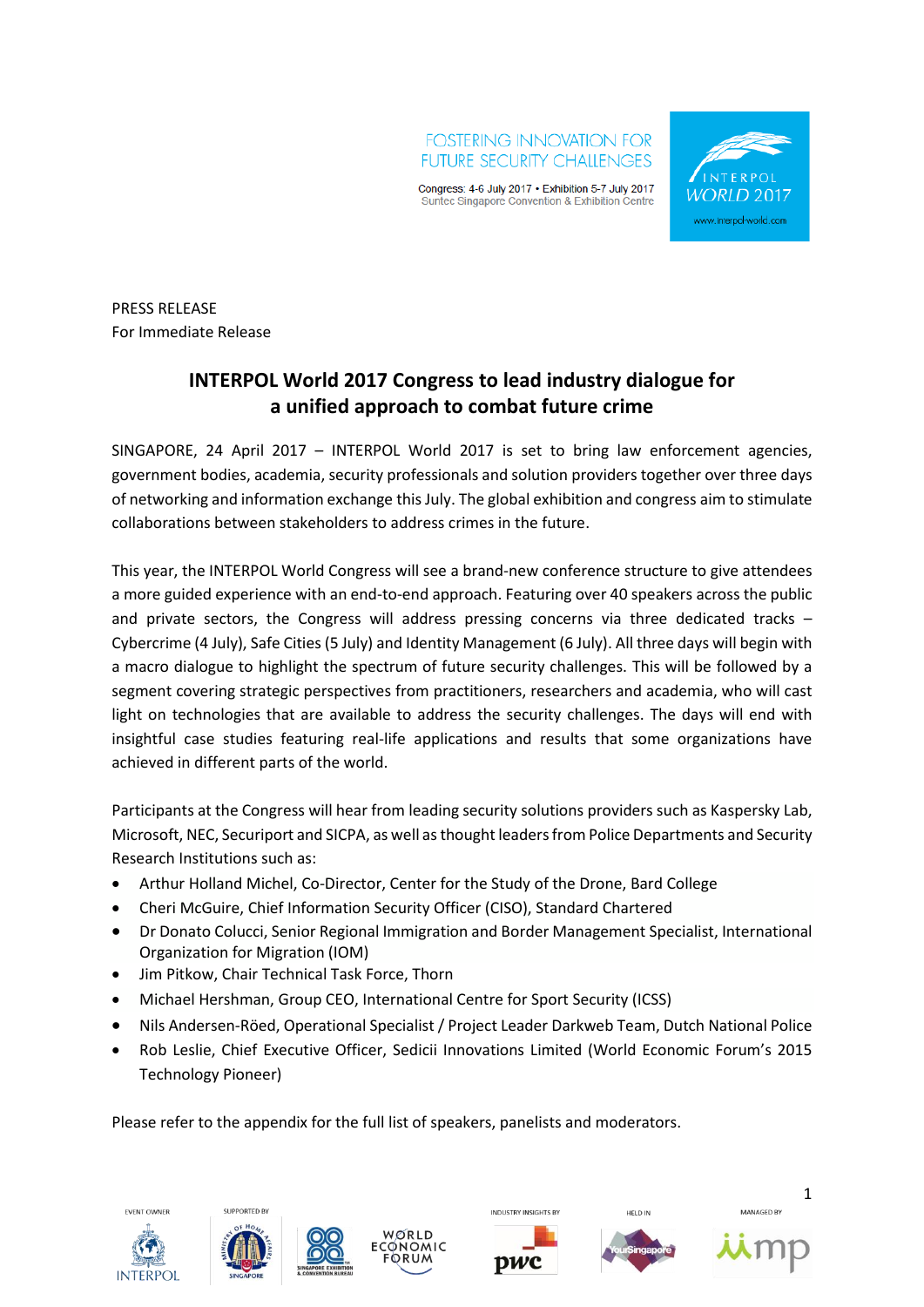



## **Cybercrime – Managing future cyber threats to society from the "hidden" Internet**

Emerging technologies today is making cybercrime increasingly sophisticated and a growing concern for individuals, companies, governments and countries around the world. The cost of cybercrime to the global economy is estimated at \$445 billion a year. A diplomatic dialogue and knowledge sharing amongst all stakeholders can help to elevate the industry's understanding of new crimes and future threats. This track will zoom into the future of security and how technology can be harnessed to prevent, detect, and investigate risks presented by an ever-changing internet. It will bring out the underlying social and technological causes of cybercrime that law enforcement needs to understand, to mitigate it effectively.

Supported by the World Economic Forum (WEF), the first day of the congress will focus on the new challenges of cybercrime, such as the rise of Darknet, and how a collaborative effort can address its adverse impact. This discussion is in line with WEF's Cybercrime Project, launched in 2015 to bolster cooperation and collaboration between the public sector, private sector and law enforcement authorities for a unified and balanced approach to cybercrime.

Moderator of INTERPOL - World Economic Forum Cybercrime Dialogue on the first day of the Congress, Jean-Luc Vez, Head of Public Security Policy and Security Affairs, Member of the Executive Committee, World Economic Forum said, "While there are many instruments dedicated to fighting cybercrime today – including platforms for sharing information, private industry standards and best practises – these efforts tend to be industry specific or regional at best. Leveraging on INTERPOL's unique position as the global hub for cybercrime related data and intelligence, the INTERPOL-WEF led dialogue will help broaden the awareness of available tools among organizations to aid in dealing with complex cyber threats."

# **Safe Cities – Preparing strategies, approach and tactics for securing urban centres and global cities of the future**

The rise of urban centres and "Smart City" initiatives enabled by big data, network of sensors and the Internet of Things (IoT) bring a new set of challenges to future policing. While digital technologies have helped compress the reaction time of police all over the world, the increased connectivity can similarly be leveraged by criminals to carry out increasingly sophisticated crimes.

There is now a growing consensus that technology transformation must be part of the overall solution. To keep our cities and citizens safe, law enforcement must be armed with the right technology, tools and processes to solve – or even prevent – the toughest crimes at faster rates. Panelist and speaker











**HELD IN** 

MANAGED BY



 $\overline{2}$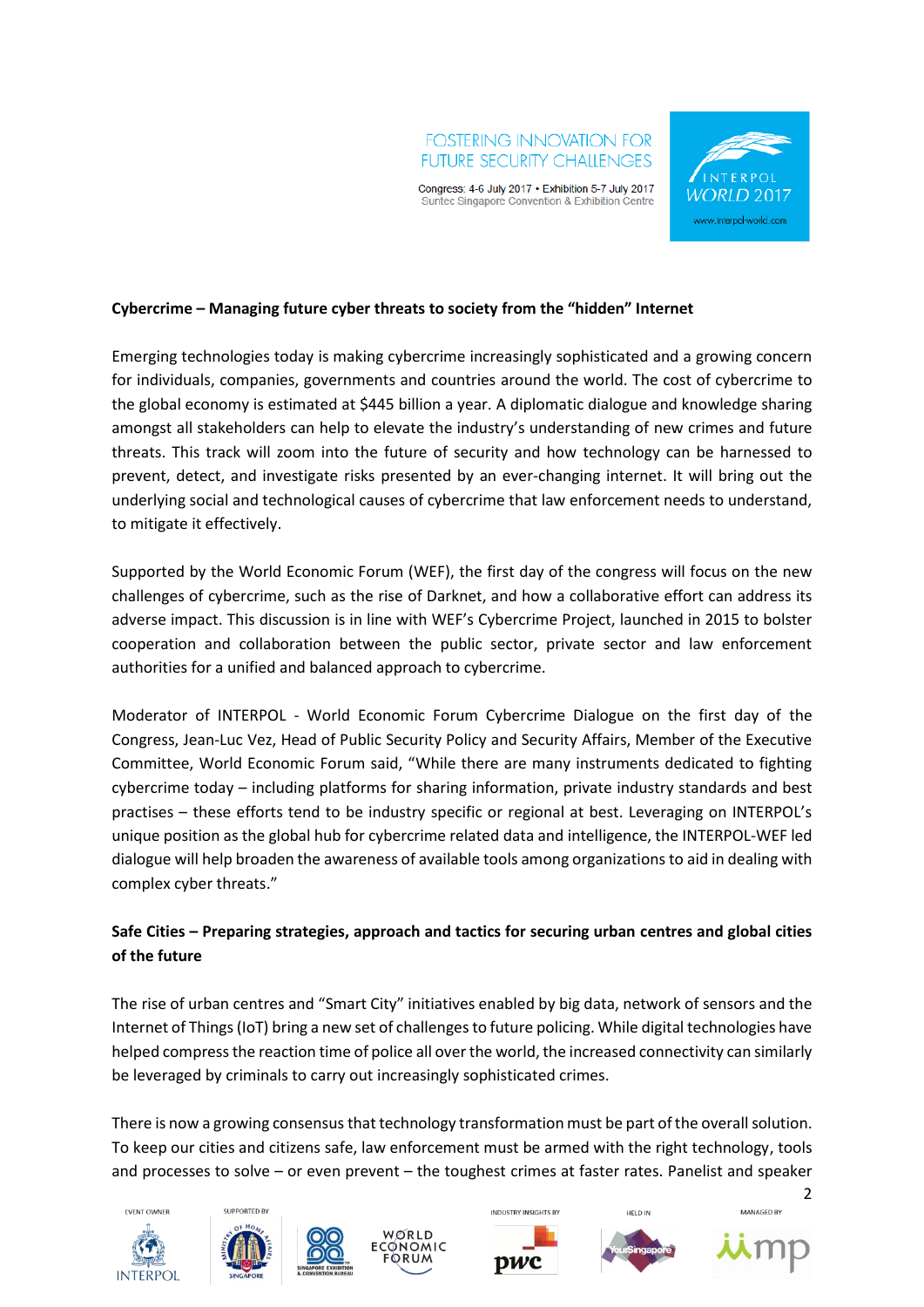# **FOSTERING INNOVATION FOR FUTURE SECURITY CHALLENGES**

Congress: 4-6 July 2017 . Exhibition 5-7 July 2017 Suntec Singapore Convention & Exhibition Centre



at the INTERPOL World 2017 Congress, Commander Jorge R Rodriguez, Los Angeles Police Department said, "Many law enforcement agencies such as LAPD, Seattle and Florida Police Departments are using cutting-edge cloud-based crime prediction software to predict drug crime, gang crime, anti-social behaviour and gun violence."

Such crime prediction software work by analysing data through a sophisticated algorithm that applies proven criminal theories to predict the top 10 to 20 spots where crime is most likely to occur over the next few hours. To do so, it leverages on a variety of factors, such as historical and recent crime data, real-time activity, weather forecasts, locations and other information. Once these 'hot spots' are identified, police officers can adapt their patrol schedule and frequency at these locations, making their presence felt in the area and thereby prevent crime from taking place.

"As digital technologies continue to be a game-changer for the future of policing, it is now imperative for law enforcement to better coordinate, command and control critical resources to make quick sense of an explosion of information in crisis situations," Commander Rodriquez added further.

# **Identity Management – Law enforcement, migration and border management in an age of globalisation**

While technology advancements have enabled immigration and law enforcement agencies to cope with an increasingly challenging operating reality, it has also enabled those seeking to circumvent border controls using false identities, counterfeit travel documents and more to pursue illegal immigration, transnational organised crimes and/or terrorism.

As governments tighten immigration and border controls, there is currently no single universal standard pertaining to the identification, verification and validation of identity of people, goods and vehicles. The varying standards across the globe have resulted in gaps, which can be exploited by criminals and terrorists alike.

As a key highlight of the identity management discussion, Dr John Coyne, Head of Border Security Program, Australian Strategic Policy Institute, will be sharing his insights on a new technology to be utilised by the Australian Department of Immigration and Border Protection (DIBP). By 2020, the immigration will no longer require passenger passports, instead, they will be processed by biometric recognition of the face, iris and or fingerprints, making them the first in the world to adopt such technology.











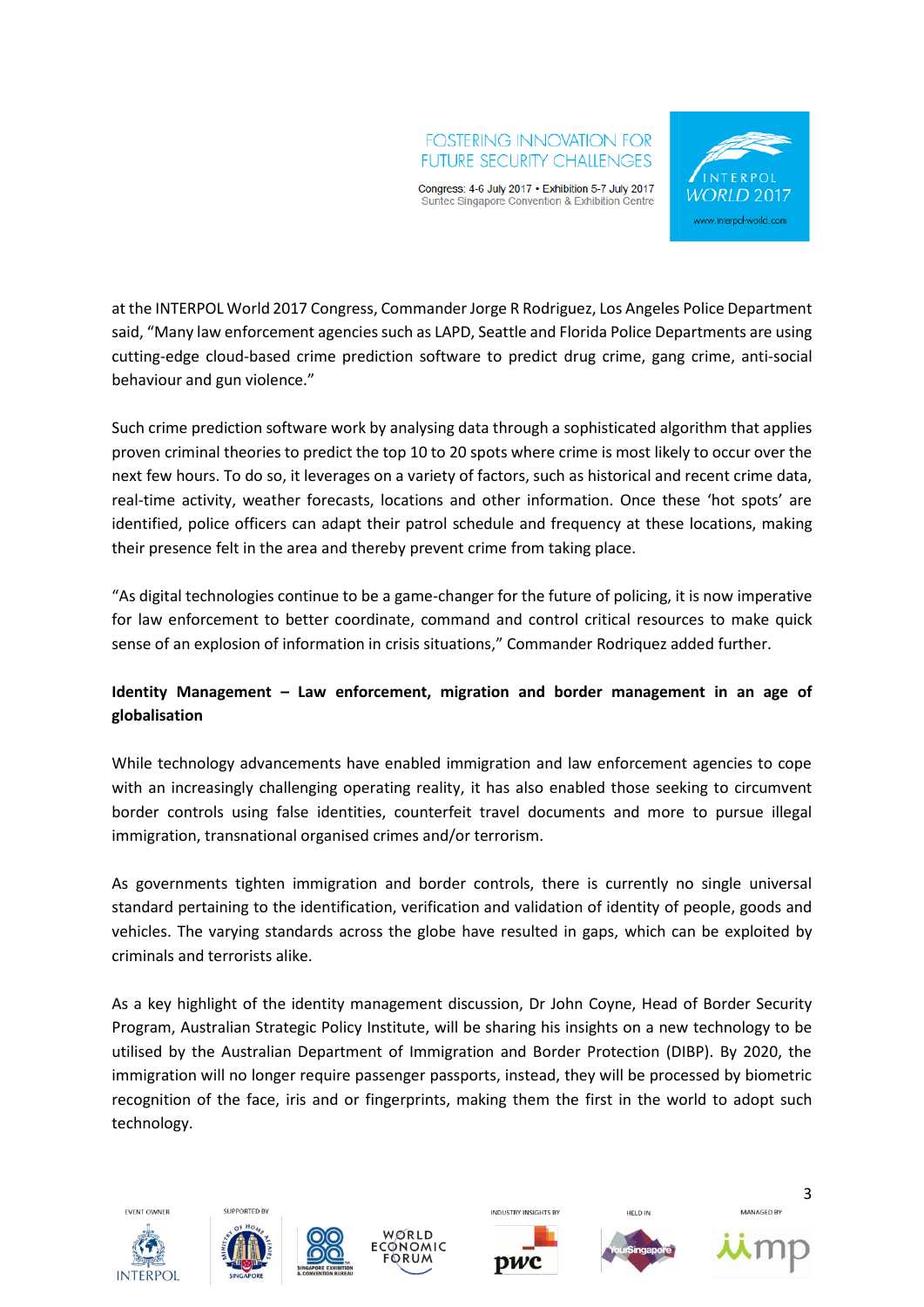



#### **INTERPOL World 2017 Exhibition**

The second edition of INTERPOL World 2017 Congress will happen from 4 to 6 July 2017 while the trade exhibition will take place from 5 to 7 July 2017 in Singapore. The exhibition will feature international manufacturers and solutions providers presenting their latest cutting-edge technologies across cybersecurity, public safety, biometrics, identity solutions, forensics and investigations and many more to over 10,000 security professionals and buyers from both public and private sectors. For more information, please visi[t www.interpol-world.com](http://www.interpol-world.com/) 

*-END-*

#### **About INTERPOL**

INTERPOL's role is to enable police around the world to work together to make the world a safer place. A high-tech infrastructure of technical and operational support helps meet the growing challenges of fighting crime in the 21st century.

INTERPOL's range of global policing capabilities to support its 190 member countries include databases of police information on criminals and crime, operational support, forensics and analysis services, and training on how to use its tools.

All these policing capabilities are delivered worldwide and support three global programmes that INTERPOL considers to be the most pressing today: Counter-terrorism, Cybercrime, and Organized and Emerging Crime.

INTERPOL's General Secretariat is based in Lyon, France, supported by the INTERPOL Global Complex for Innovation in Singapore, seven regional bureaus and Special Representative offices at the European Union, the United Nations and the African Union. Each member country runs an INTERPOL National Central Bureau, staffed by national law enforcement officials.

#### **About INTERPOL World**

INTERPOL World is a strategic platform for the public and private sectors to discuss and showcase solutions to evolving global security challenges. The biennial exhibition and congress event aims to connect law enforcement, government bodies, academia, international security professionals and buyers with security solution providers and manufacturers. The event fosters mutually beneficial collaboration, information sharing, innovation and solutions to ensure faster and more accurate responses to security threats.











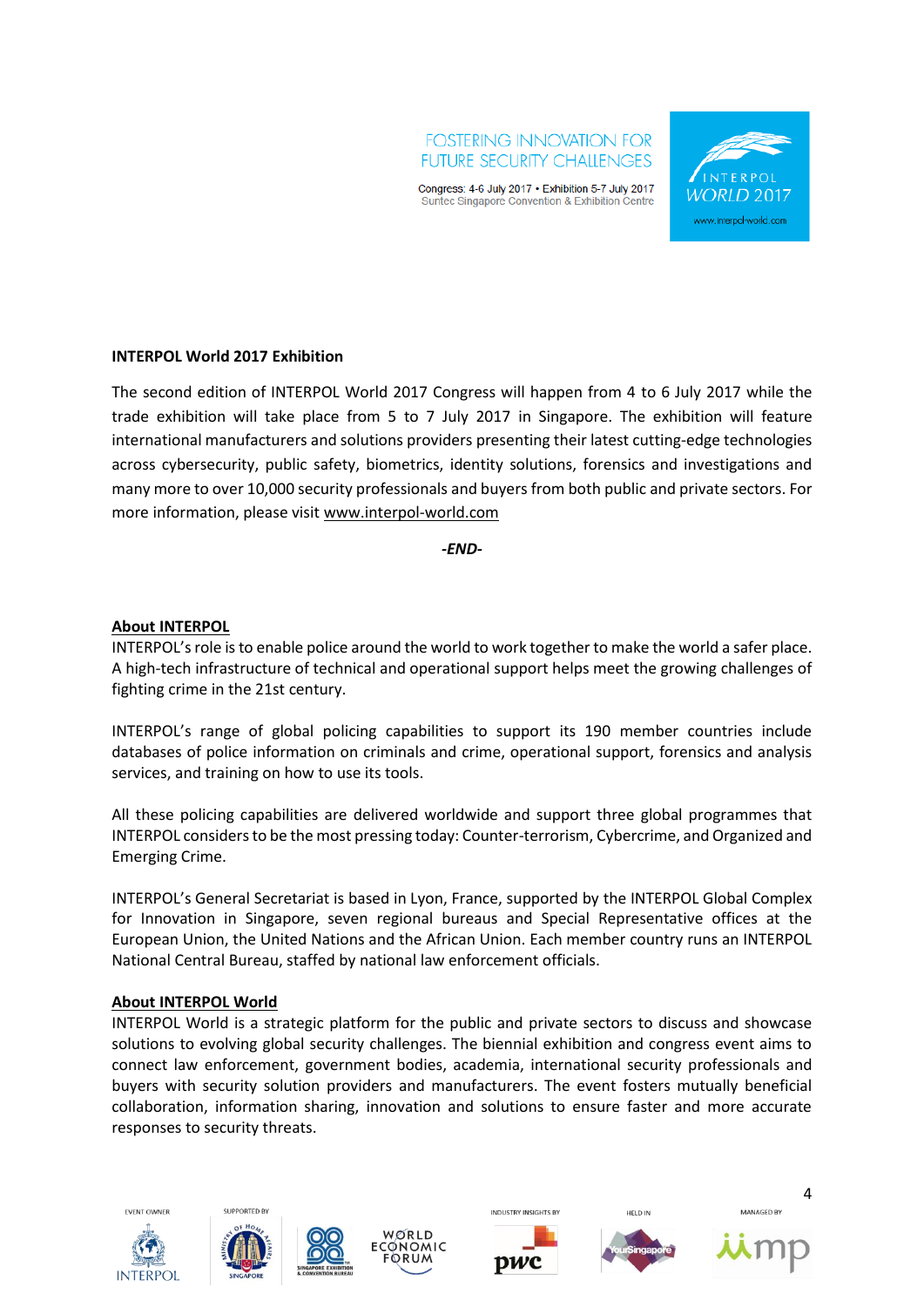## **FOSTERING INNOVATION FOR FUTURE SECURITY CHALLENGES**

Congress: 4-6 July 2017 . Exhibition 5-7 July 2017 Suntec Singapore Convention & Exhibition Centre



INTERPOL World is an event owned by INTERPOL, supported by Singapore's Ministry of Home Affairs (MHA), Singapore Exhibition & Convention Bureau (SECB), and the World Economic Forum (WEF) and managed by MP International Pte Ltd. For more information, please visit [www.interpol-world.com](http://www.interpol-world.com/) 

Congress: 4-6 July 2017 Exhibition: 5-7 July 2017 Venue: Suntec Singapore Convention and Exhibition Centre

For media queries, please contact:

#### **Shuchi JOSEPH**

Ying Communications Tel: +65 3157 5626 / +65 9800 5037 Email: [INTERPOLWorld@yingcomms.com](mailto:INTERPOLWorld@yingcomms.com) **HAN Jia Ni** INTERPOL World Event Manager Tel: +65 6389 6637 / +65 9450 1527 Email: [jiani.han@mpinetwork.com](mailto:jiani.han@mpinetwork.com)









**INDUSTRY INSIGHTS BY** 







MANAGED BY